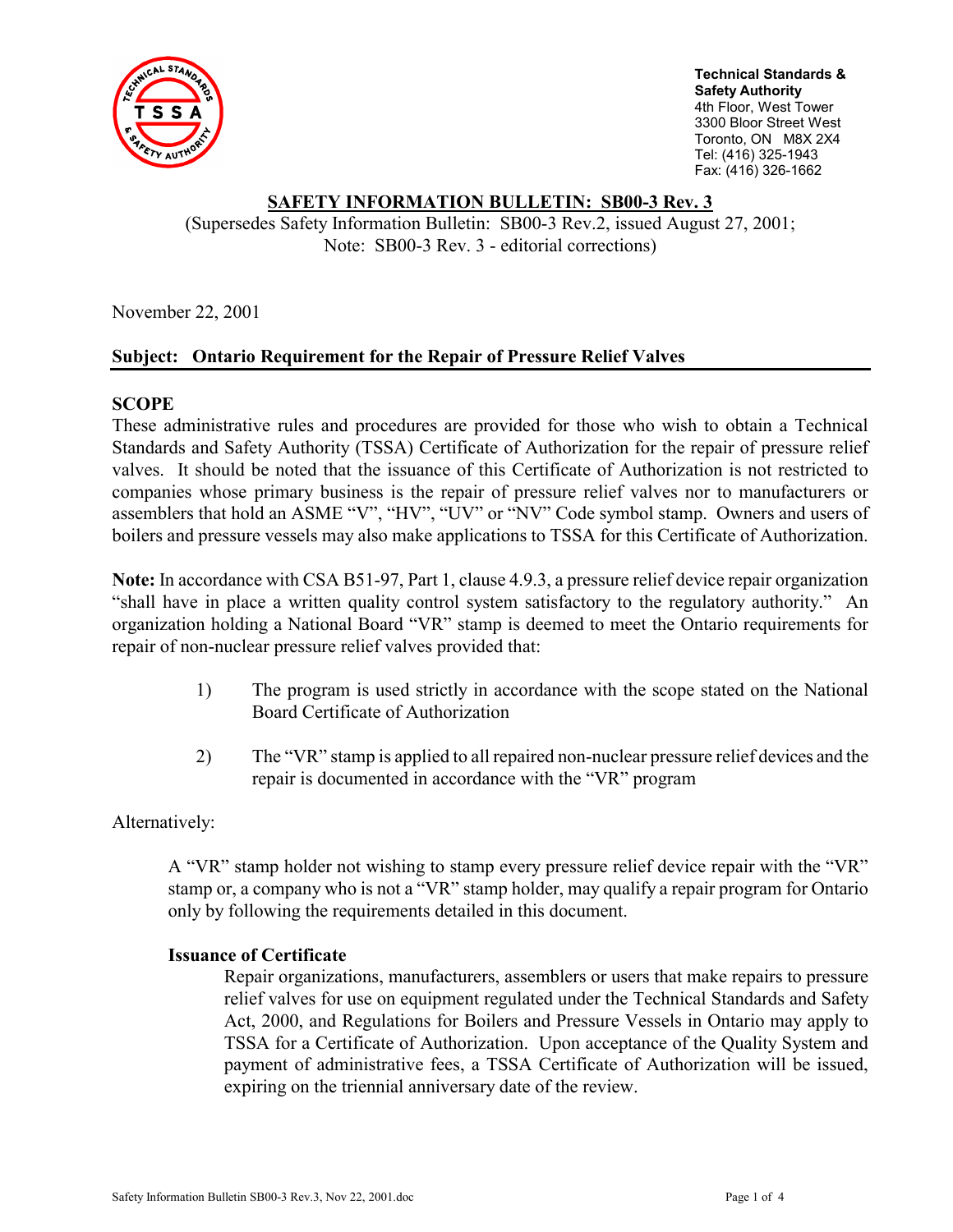## **Renewal of Certificate**

The Certificate of Authorization is renewable every three years subject to review and acceptance of the Quality system by a designated representative of TSSA. TSSA reserves the right to cancel, refuse to issue or renew such authorization where there is a valid reason for doing so.

# **Review of applicant's facility**

The applicant shall have available for review the latest edition and addenda of the National Board Inspection Code (NBIC) publication #NB-23, the applicable safety valve information from the ASME Code Section(s) that the organization is including in its scope, the specific manufacturers repair information (manuals, drawings, specification sheets, etc.) for the range of valves to be repaired and, when changing the set pressure of pressure relief valves, the National Board Pressure Relief Device Certifications publication #NB-18.

# **Verification Testing**

The applicant shall repair and submit for operational verification testing: one (1) valve for each Code section and test fluid (steam, air/gas, liquid) which will appear on the Certificate of Authorization. A minimum of two valves are required regardless of Code sections or test fluid. Before the Certificate of Authorization may be issued or renewed, the demonstration valves must successfully complete operational verification tests at the applicant's facility or a field site in the presence of the TSSA representative during the Quality Program review.

Valves not meeting the operational requirements of the section of the ASME Code to which they were manufactured shall be considered to have failed. Replacement valves shall be repaired and selected for testing as stated above, at a rate of two (2) valves for each one (1) that failed.

If either or both of these replacement valves fail to meet the above criteria, the applicant shall document the cause of the noted deficiencies and actions taken to guard against future occurrence. Upon acceptance of this information by TSSA, one (1) additional valve for each replacement valve that failed shall be repaired and tested. The valve(s) shall be of the same ASME Code section, fluid and set pressure scope as the valve previously failing to meet the test requirement.

✱ **NOTE:** During the course of the implementation review, when an applicant is unable to test steam valves on steam, due to limitations of boiler size or availability, steam valves may initially be cold set on air/gas to the original manufacturers specifications when such information is available from the manufacturer. Necessary corrections for differentials in popping pressure between steam and air, as established by the manufacturer shall be applied to he popping point on air. A warning tag shall be attached and sealed on the valve stating "**COLD SET ON AIR ONLY, FINAL PRESSURE SETTING ON STEAM REQUIRED".** In addition, the tag shall contain the following information:

- Repair Company name and address
- Work Order or Job Number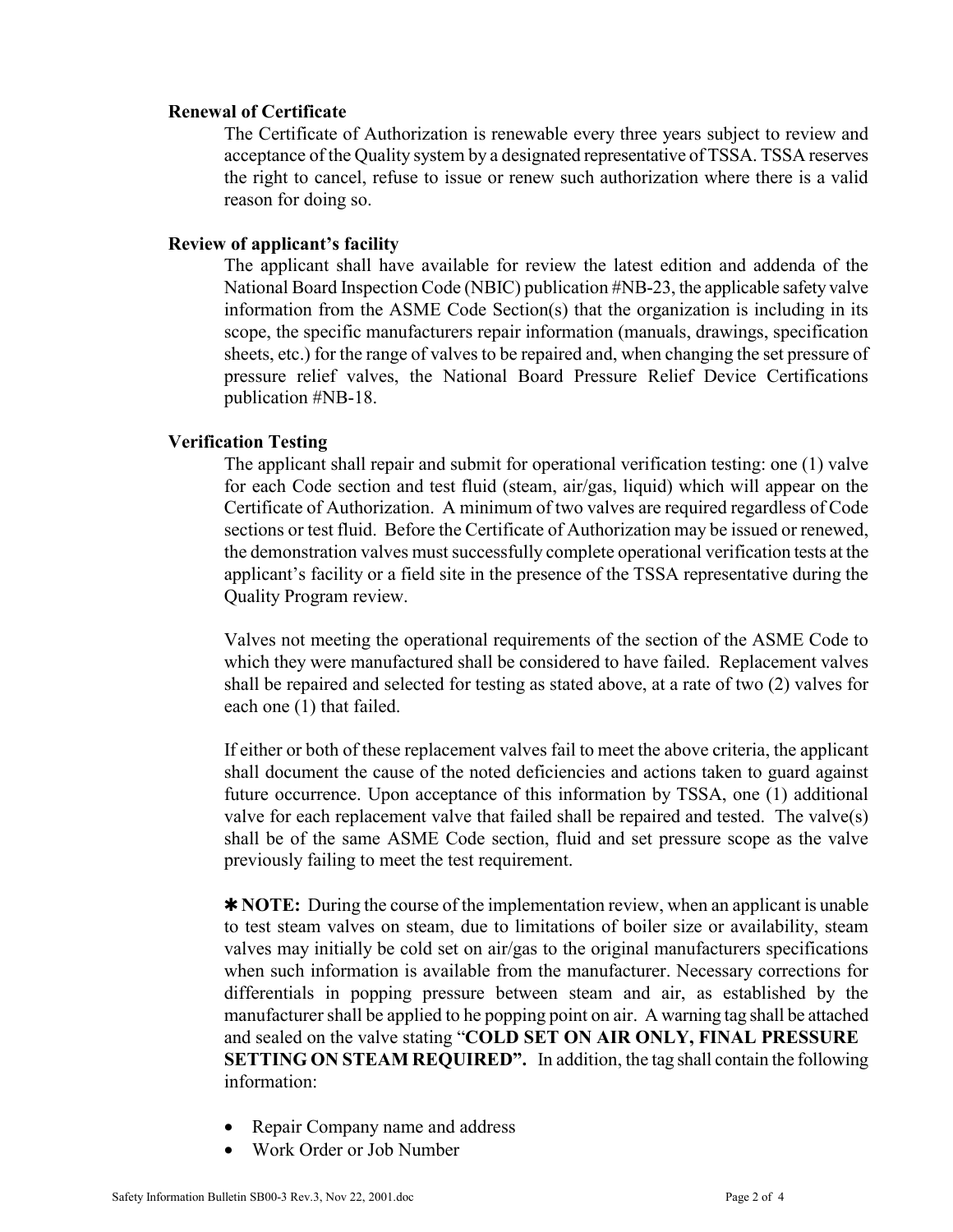The repair nameplate shall only be attached on completion of hot setting of the valve. It is the responsibility of the applicant to demonstrate the final pressure setting and sealing on steam. When the applicant is unable to perform the final setting on steam at his facility during the implementation review, the demonstration tests shall be conducted at a facility mutually agreeable to the TSSA representative and the applicant.

# **Quality Program Requirements**

A written Quality Program manual is required to be submitted to TSSA in accordance with the requirements of the National Board of Inspection Code clauses RA-2250 through RA-2294 for the repair of pressure relief valves, with the following exceptions:

# **RA-2251 General**

Delete "VR" and substitute "TSSA"

# **RA-2254 Review**

Delete "National Board" and substitute "TSSA"

# **RA-2255 Maintenance of controlled copy**

Delete "VR", delete "National Board" (two places) and substitute "TSSA"

# **RA-2256 Outline of requirements for a quality system**

- a. Delete "National Board"
- b. Delete "National Board" and substitute "TSSA"
- d.1 Delete "VR Stamp" and substitute "**program**"
- d.4 Delete "National Board" and substitute "TSSA"
- h.4 Delete complete paragraph and substitute "**when no VR stamp is applied only OEM parts are to be used**".
- j. Delete "VR" and substitute "TSSA"
- k. Delete "VR", and delete "National Board" (two places) and substitute "TSSA"
- n.4 Delete "National Board" (two places) and substitute "TSSA"

# **RA-2258 ASME "V", "HV", or "UV" Certificate Holders**

a. Delete "VR", and delete "National Board" (two places) and substitute "TSSA"

Delete last sentence, second paragraph

- b. Delete "National Board" and substitute "TSSA"
- c. Delete "VR" and substitute "TSSA"
- d. Delete "National Board" and substitute "TSSA"
- e. Delete "National Board VR stamp" and substitute "**TSSA**

# **Certificate of Authorization**"

- f.1 Delete "National Board" and substitute "TSSA"
- f.3 Delete "VR stamp" and substitute "TSSA **Certificate of Authorization**"

# **RA-2262 Nameplate Contents**

a.2 Delete complete sentence